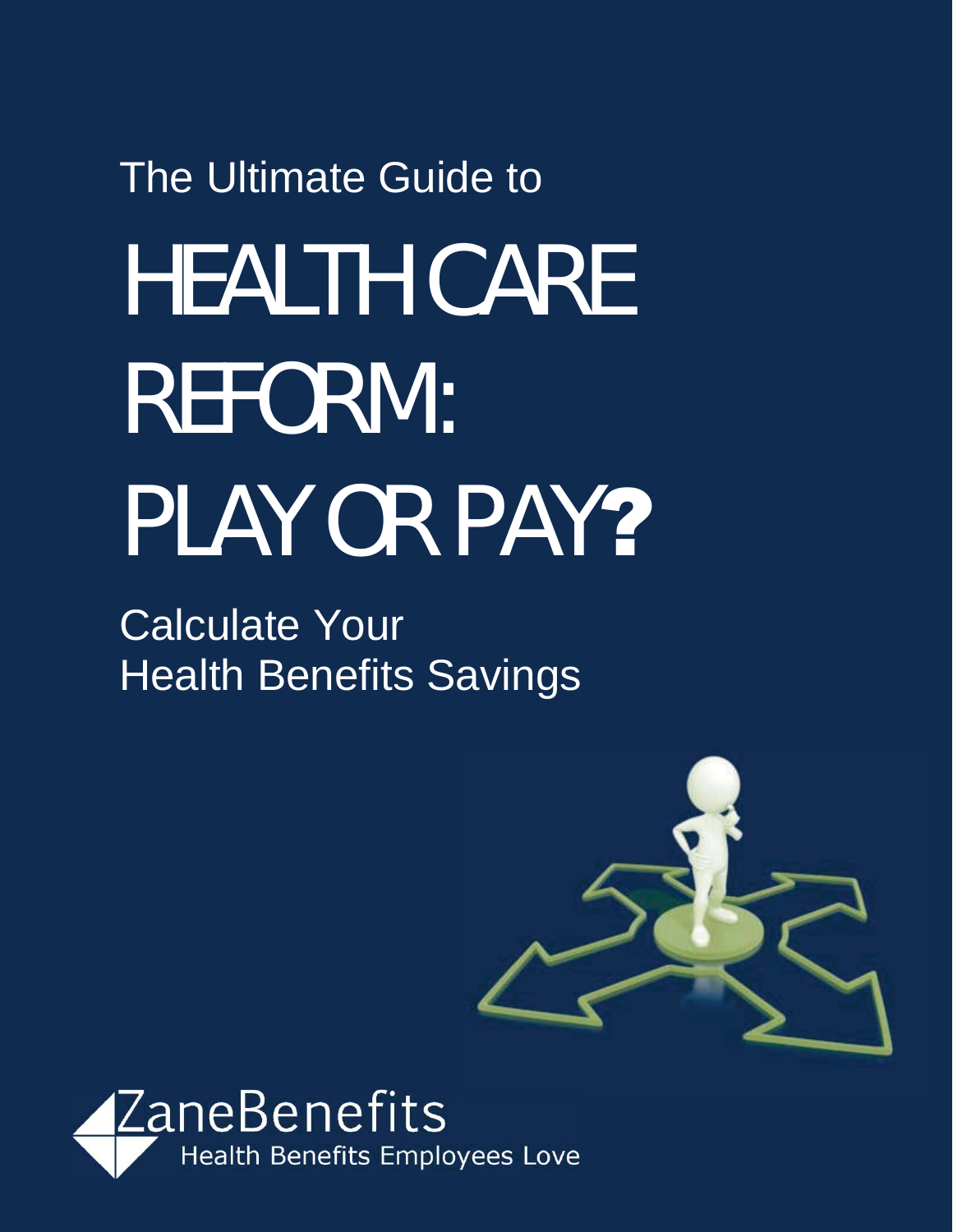

## **The #1 Online Health Benefits Solution**

Successfully transition to a health benefits solution that creates happier employees, reduces costs, and frees up time for meaningful work. Request a Demo.



Zane Benefits' Partner Program is an opportunity for insurance professionals to provide clients with custom Zane Benefits solutions. Request a Partner Evaluation.

#### **DISCLAIMER**

*The information provided herein by Zane Benefits is general in nature and should not be relied on for commercial decisions without conducting independent review and analysis and discussing alternatives with legal, accounting, and insurance advisors. Furthermore, health insurance regulations differ in each state; information provided does not apply to any specific U.S. state except where noted. See a licensed agent for detailed information on your state. www.zanebenefits.com.*

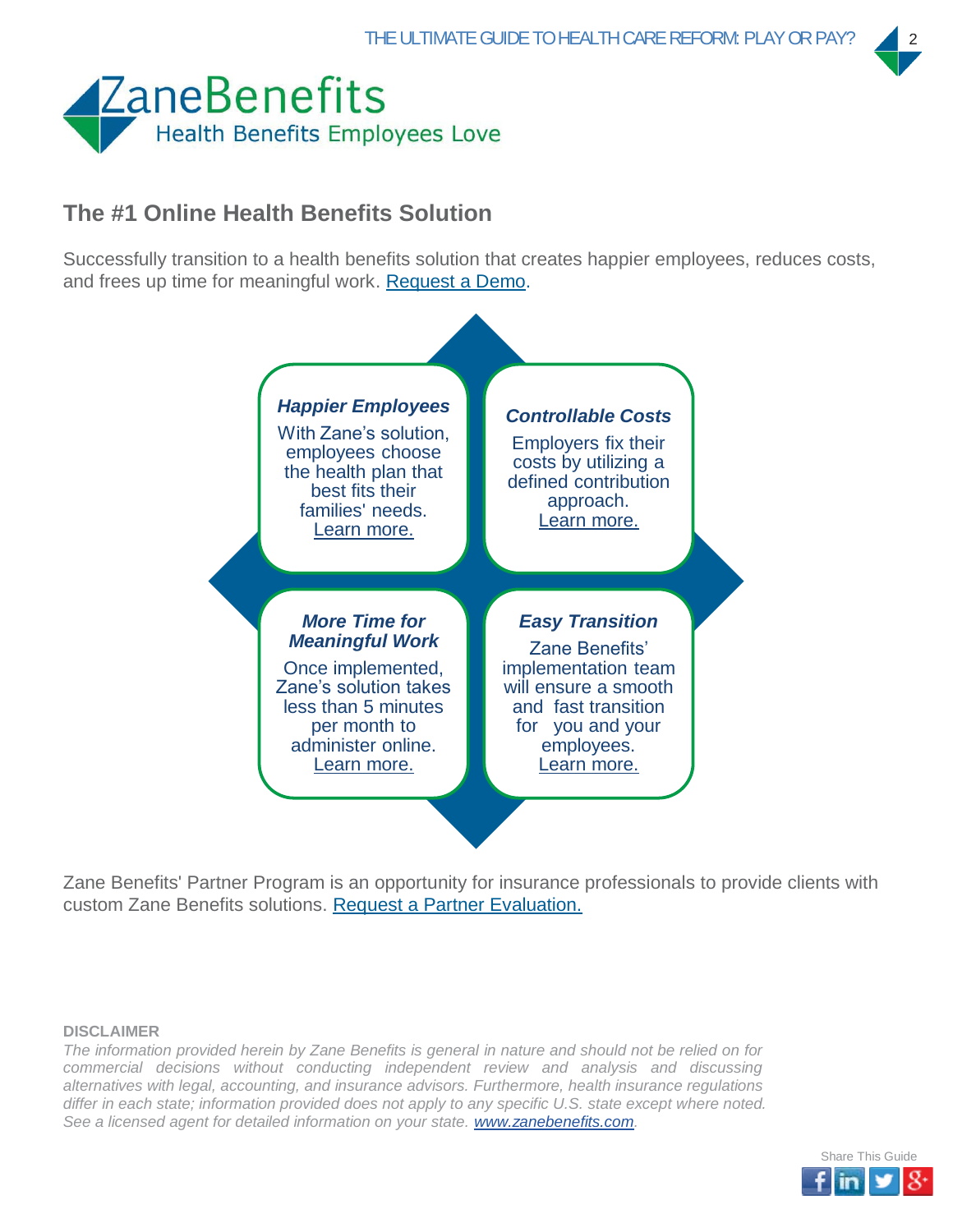

# **THE ULTIMATE GUIDE TO HEALTH CARE REFORM: PLAY OR PAY?**

*Calculate Your Health Benefits Savings* 

## **Preface**

Businesses of all sizes are trying to wrap their heads around health care reform (the Affordable Care Act or ACA) and what it means for their bottom line.

Employers must start planning now to:

- $\checkmark$  Understand their health benefits options,
- $\checkmark$  Navigate health care reform compliance obligations, and
- $\checkmark$  Implement a cost-saving strategy for employee health benefits by 2014/2015.



To summarize, the Affordable Care Act includes an "employer mandate" for certain large employers to either offer health benefits or else pay a penalty. This is also called the "play or pay" requirement.

The "play or pay" requirement means that an employer (with greater than 50 full-time equivalent employees or FTEs) is required to either offer "qualified" and "affordable" health insurance to employees, or pay a tax penalty.

If an employer does not "play" by meeting the minimum requirements of offering "qualified" and "affordable" coverage, then the company is required to "pay" a penalty. The third option is to "play differently" via a defined contribution plan. All three of these strategies will be discussed in this guide.

Originally, the employer mandate and penalties were to take effect January 1, 2014. In July 2013, the Administration announced the employer mandate and penalties would be delayed until 2015.

Download a Defined Contribution Buying Guide

Share This Guide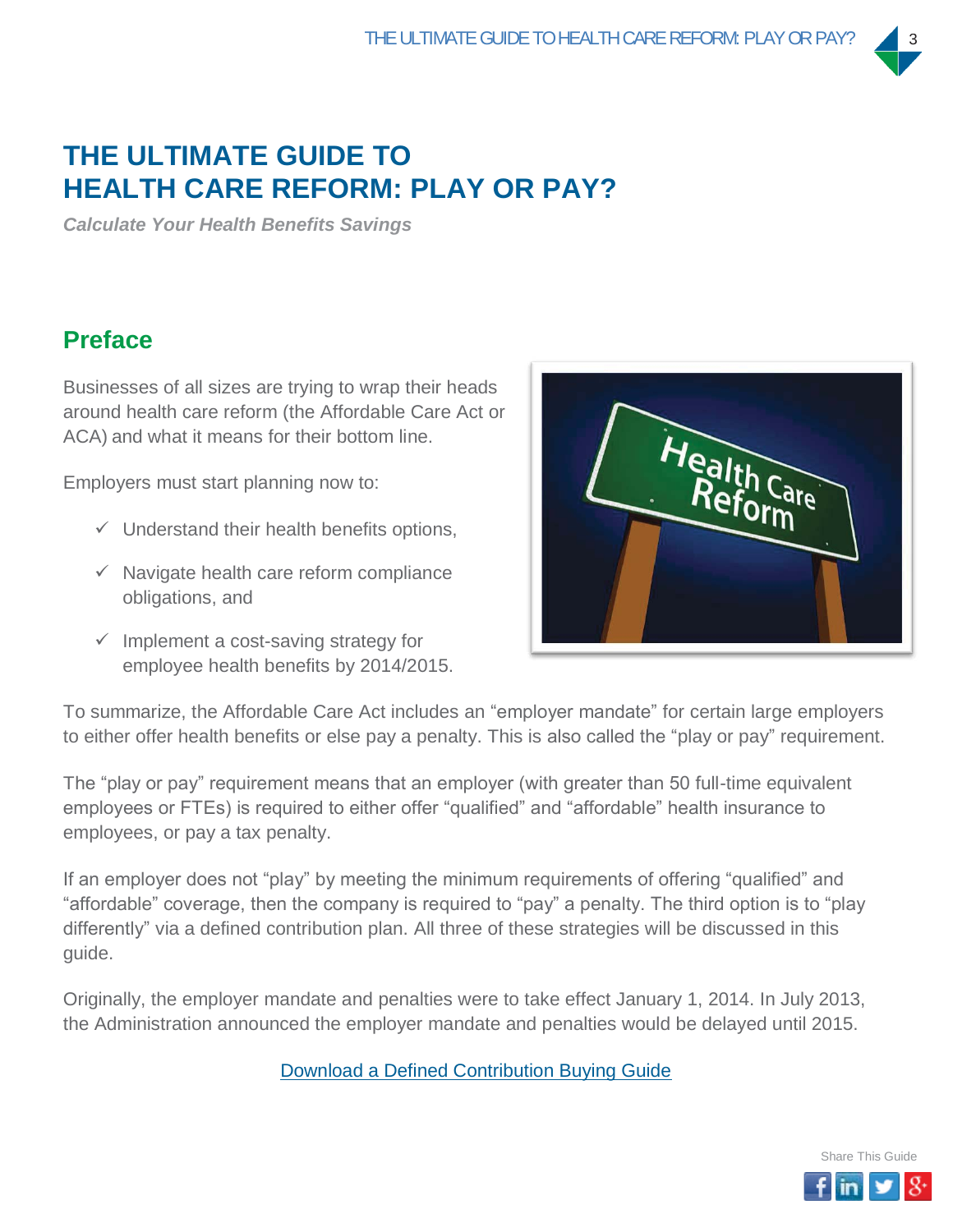

## **How to Use This Guide**

**Should we play, pay or play differently via defined contribution?** The decision is not always easy or straightforward.

You want to offer health benefits that help recruit and retain key employees, but what can the business afford? What is the best *deal* for employees? How can health care reform and defined contribution plans really lower the cost of health benefits? With the employer mandate and tax penalties, do I really have options?

This comprehensive guide provides employers, owners, CEOs, human resource departments, insurance agents, and business consultants a road map to navigate these three options, and ultimately help you calculate your health benefits savings.

This guide is written at an introductory level and assumes that you have a basic knowledge of employee health benefits.



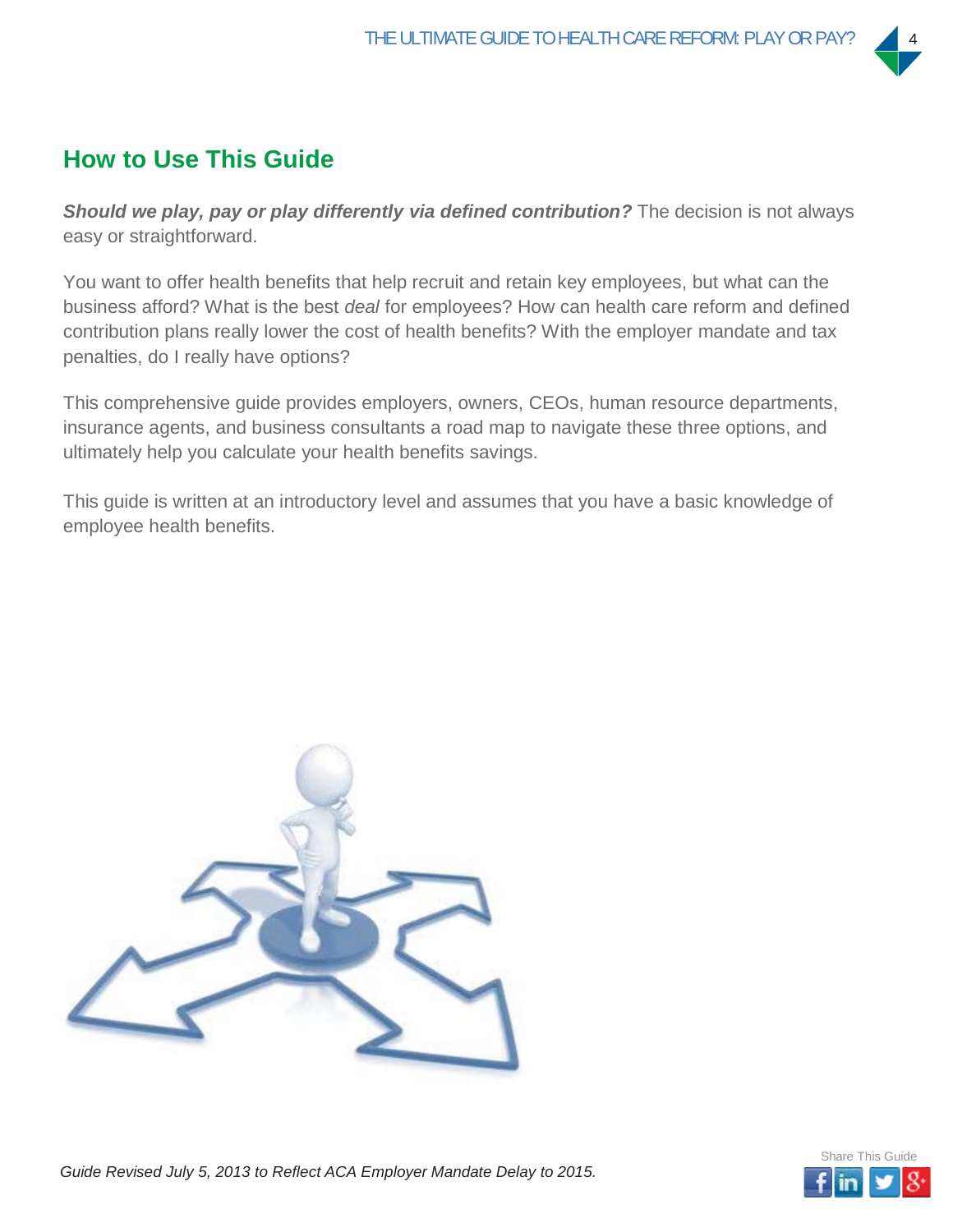## **Your Roadmap: Play, Pay or Play Differently**

First, this guide will help you assess if you are an applicable large employer (i.e. if you are subject to the employer pay or play penalty in 2015). Then, we will review what it would mean to play, pay or play differently with defined contribution. Lastly, we will walk through a cost analysis you can use to evaluate your health care reform strategy and health benefits savings.



## **Table of Contents**

- 9 **Health Care Reform Definitions / 6**
- 9 **Are You An Applicable Large Employer? / 7**
- 9 **Understand "Play" vs. "Pay" vs. Play Differently / 9**
	- o **How to Play: Affordable, Minimum Essential Coverage / 9**
	- o **How to Pay: Employer Tax Penalties / 11**
	- o **How to Play Differently with a Defined Contribution Health Plan / 16**
- 9 **Defined Contribution & Employee Health Insurance Cost Analysis / 20**
- 9 **Health Benefits Resources / 22**

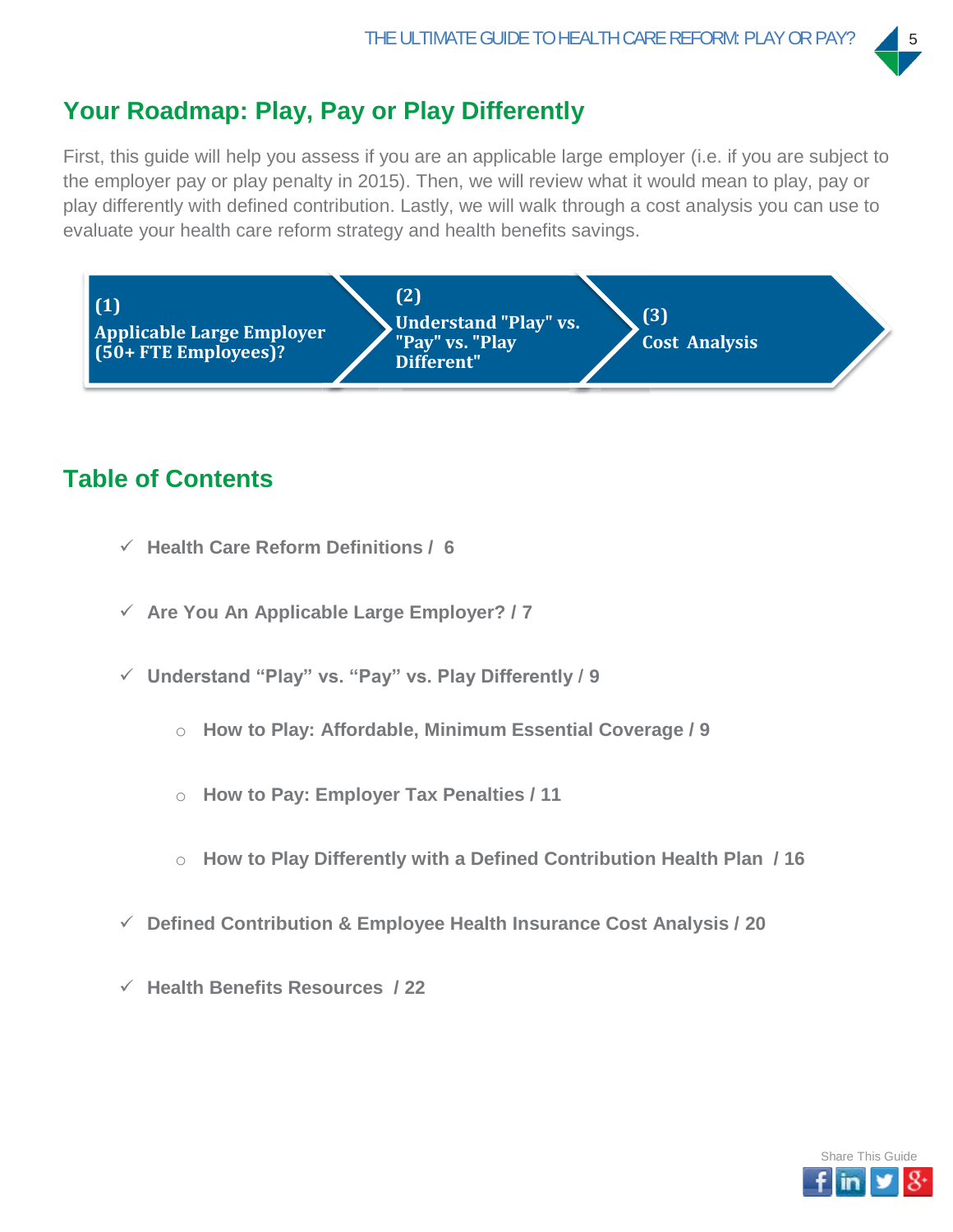## **Health Care Reform Definitions**

*Effective January 1st, 2015\*, "applicable large employers" will be required to offer "minimum essential coverage" that is "affordable" to their employees. "Applicable large employers" who fail to offer "minimum essential coverage" that is "affordable" will be required to pay a "penalty" on their tax return.*



**Applicable Large Employers –** If a company employed an average of 50 or more full-time equivalent employees (FTEs) during the previous calendar year, it is considered an applicable large employer for the current year.

**Minimum Essential Health Benefits (EHB) –** These are a set of health care service categories that must be covered by certain plans starting in 2014. These will be finalized by each state's Department of Insurance.

**Employer Tax Penalty –** If an Applicable Large Employer decides not to offer the minimum EHB by 2015, the employer may have to pay a penalty.

**Defined Contribution Health Plan –** A Defined Contribution Health Plan is an alternative to group health insurance. Instead of offering affordable, minimum EHB, you pay the penalties (if applicable) and offer employees a health benefits allowance (we call this "Pure Defined Contribution"). Employees purchase policies from an insurance agent, online, or through the new health insurance marketplaces (see below). Then, the company reimburses employees for their policies tax-free up to the amount of their allowance.

**Health Insurance Marketplace –** Each state will offer a Health Insurance Marketplace, a new way individuals and small businesses can shop for insurance policies starting in October 2013. The key tax credits (e.g. the small business healthcare tax credits) and tax subsidies (e.g. individual health insurance tax subsidies) will *only* be available for coverage purchased through a state Health Insurance Marketplace.

\*The employer mandate and employer tax penalties were delayed from 2014 to 2015. This delay was announced on July 2, 2013. Employers now have until 2015 to comply. See: ACA Employer Mandate and Penalty Delayed until 2015.

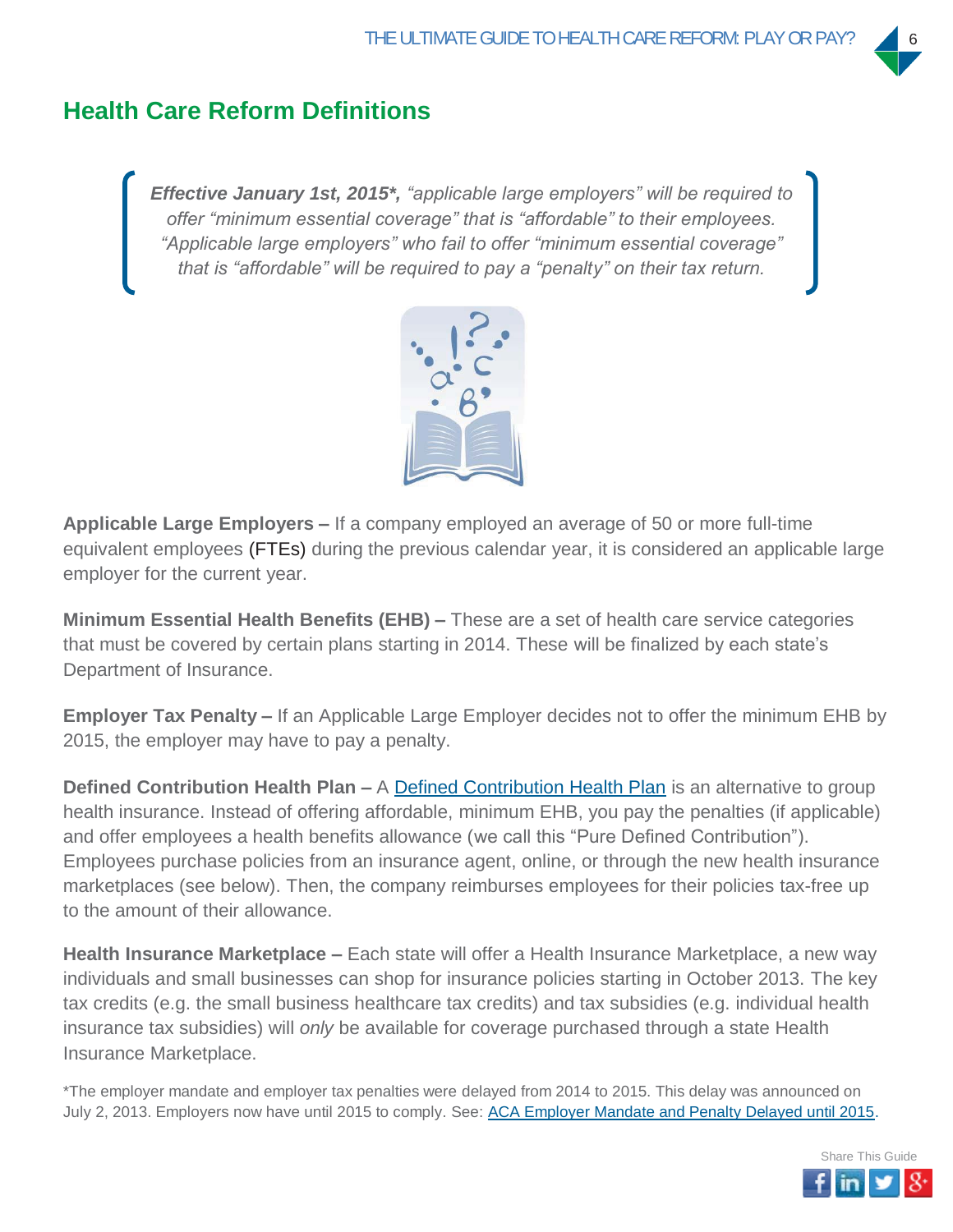



**Starting in 2015, the Employer Tax Penalty (and therefore the "play or pay" decision) only applies to your company if you are an Applicable Large Employer.** The ACA defines this as a company with more than 50 full-time equivalent employees (FTEs). For the majority of companies this is a simple calculation. For others, the calculation will be more in-depth.

- 9 A company is defined as an Applicable Large Employer on a **calendar-year basis**. For example, a company could be an Applicable Large Employer in 2016, but not in 2015. Did your company employ 50 or more full-time employees on average during the preceding calendar year? If yes, then you are an Applicable Large Employer for the current calendar year.
- 9 A **full-time employee** is defined as working on average at least 30 hours of service per week in a given month. However, for purposes of determining whether a company is an Applicable Large Employer, the company must include all full-time employees plus the full-time equivalent of its part-time employees.
- $\checkmark$  To calculate the full-time equivalent of **part-time employees**, add the number of hours worked by part-time employees in a given month and divide the total by 120. The sum of the full-time employees and the full-time equivalent of the part-time employees is the number used to determine whether a company is an applicable large employer.
- 9 A **company is NOT an Applicable Large Employer** if you employed less than 50 full-time employees on average during the previous calendar year, or employed more than 50 full-time employees no more than 120 days during the previous calendar year due to a seasonal workforce.

*Simple Translation: If you have less than 50 employees, you are not an Applicable Large Employer. If you have 50 or more employees, you probably are an Applicable Large Employer.*

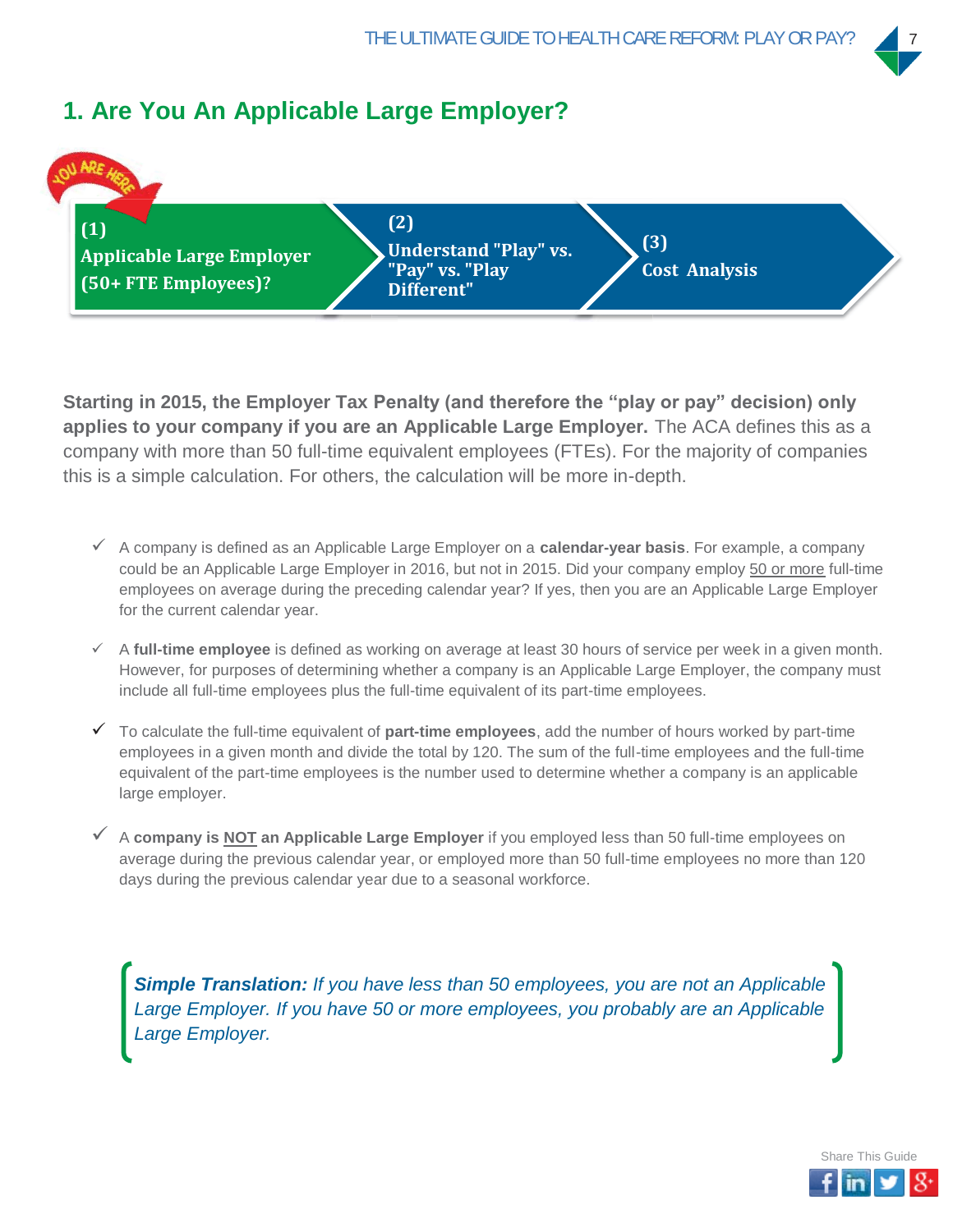

## **Worksheet: Calculating the number of full-time employees (FTEs)**

Here's a worksheet to calculate the number FTEs for the Employer Tax Penalty.

| # Full Time Workers: Number of full time<br>employees working 30+ hours per week for the<br>month | Total FT: |  |
|---------------------------------------------------------------------------------------------------|-----------|--|
|                                                                                                   |           |  |

| Add all hours in the month for PT employees, | Total Hrs: / |
|----------------------------------------------|--------------|
| then divide by 120 hours                     | $120 =$      |

| Add answers from 1, 2 above to get the FTE for |           |                 |
|------------------------------------------------|-----------|-----------------|
| the month $(A + B)$                            | $A + B =$ | (FTE for month) |

| Then total all months for the year (if hours are<br>variable each month, complete steps 1-3 for<br>each month) | Total for all Months: |  |
|----------------------------------------------------------------------------------------------------------------|-----------------------|--|
|                                                                                                                |                       |  |

| Divide total months ("C") by 12 to get Average<br>FTE per month |          |            |
|-----------------------------------------------------------------|----------|------------|
|                                                                 | $C/12 =$ | (AVERAGE)* |

\*If AVERAGE in step 5 is 50 or more, then you are considered an Applicable Large Employer.



Share This Guide

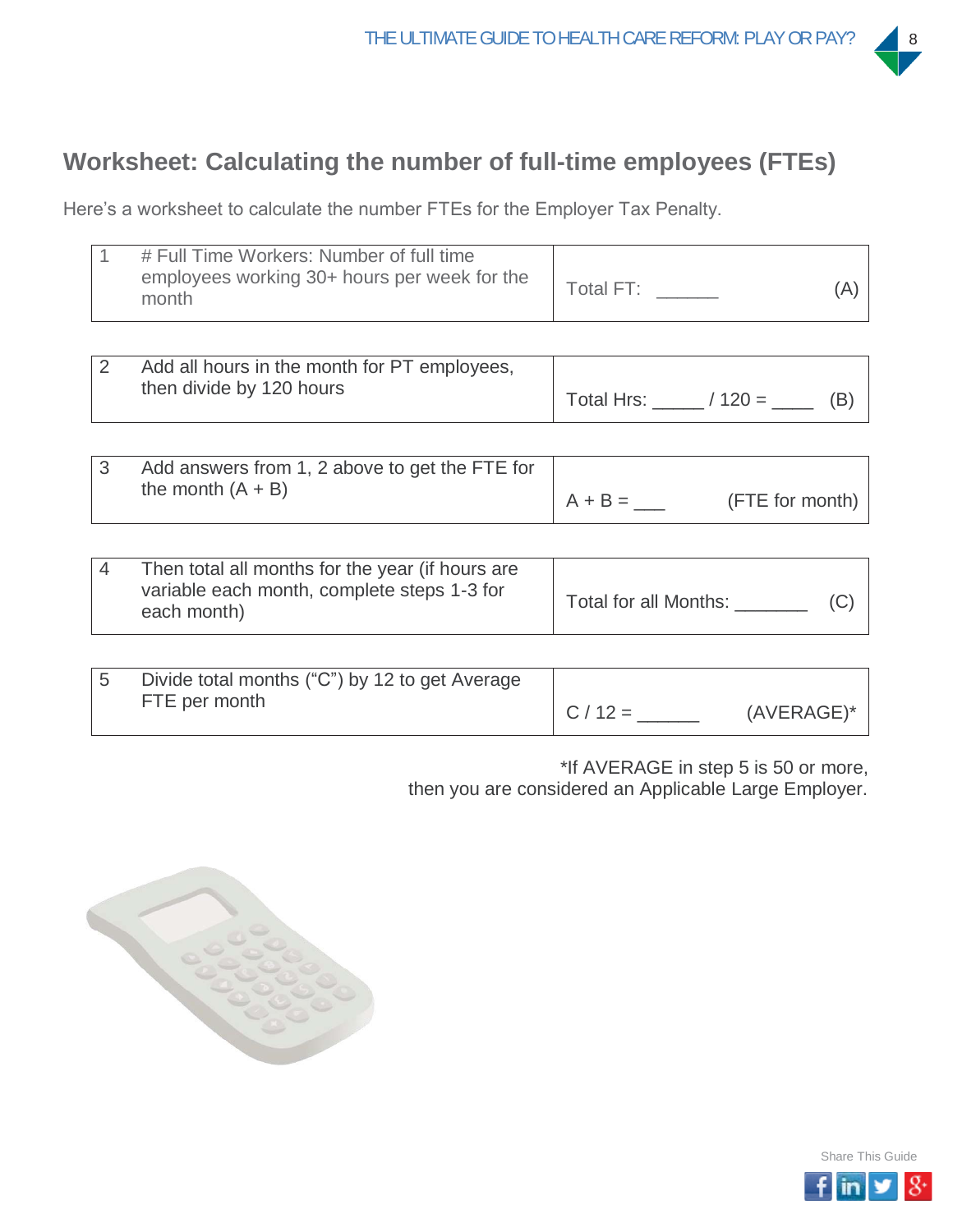## **2. Understand "Play" vs. "Pay" vs. "Play Different"**

In this section, we will explain three different health care reform strategies.



## **How to "Play": Offer Affordable, Minimum Essential Coverage**

If you decide to "play," you will be offering each employee health insurance coverage under a group health insurance policy.

You can purchase a policy from an insurance agent or broker, online, or through the new Health Insurance Marketplaces small business "SHOP" program (if you are eligible).

To "play" (and avoid the Employer Tax Penalty starting in 2015) the health insurance needs to be considered minimum essential coverage and be affordable to employees.

#### **Minimum Essential Coverage**

For purposes of the Employer Tax Penalty, minimum essential coverage is the minimum amount of health insurance coverage an Applicable Large Employer must offer to avoid paying the maximum penalty. Minimum essential coverage includes a set of health care service categories that must be covered by certain plans starting in 2014.

In order to avoid paying the maximum penalty (more on penalties in the next section), you must offer each employee the ability to enroll in minimum essential coverage through an "eligible employer-sponsored plan", which is:

- 1. Any plan or coverage offered in the small or large group market within a state (including small business "SHOP" marketplaces),
- 2. Coverage under a grandfathered health plan, or
- 3. A qualified governmental plan.

Share This Guide

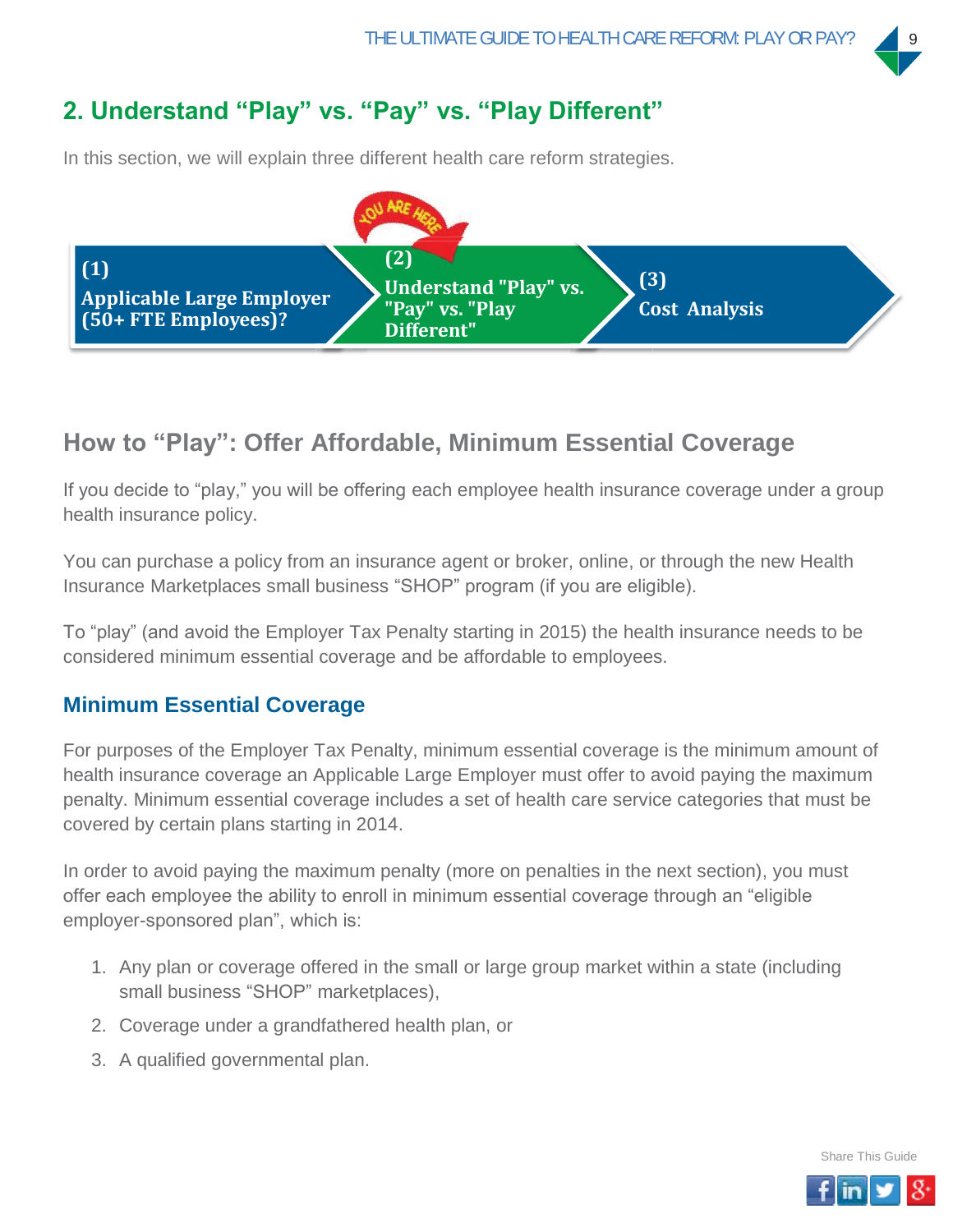

## **Affordability**

The health insurance must also be affordable to employees.

An employer's coverage is considered unaffordable for any full-time employees who, in a given month, enroll in a health plan offered through the Health Insurance Marketplace and are eligible to receive federal premium subsidies (or cost-sharing subsidies).

**An employee is eligible for premium subsidies through the Health Insurance Marketplace if their required contribution for their employer's group health insurance plan is greater than 9.5% of their household income.** 

If one or more full-time employees receive federal tax subsidies due to purchase of health insurance through a Health Insurance Marketplace in a given month, the employer must pay a monthly penalty based on the number of full-time employees who receive federal subsidies.



Offer a group health insurance plan that:

- $\checkmark$  Meets minimum essential coverage
- $\checkmark$  Is affordable to employees

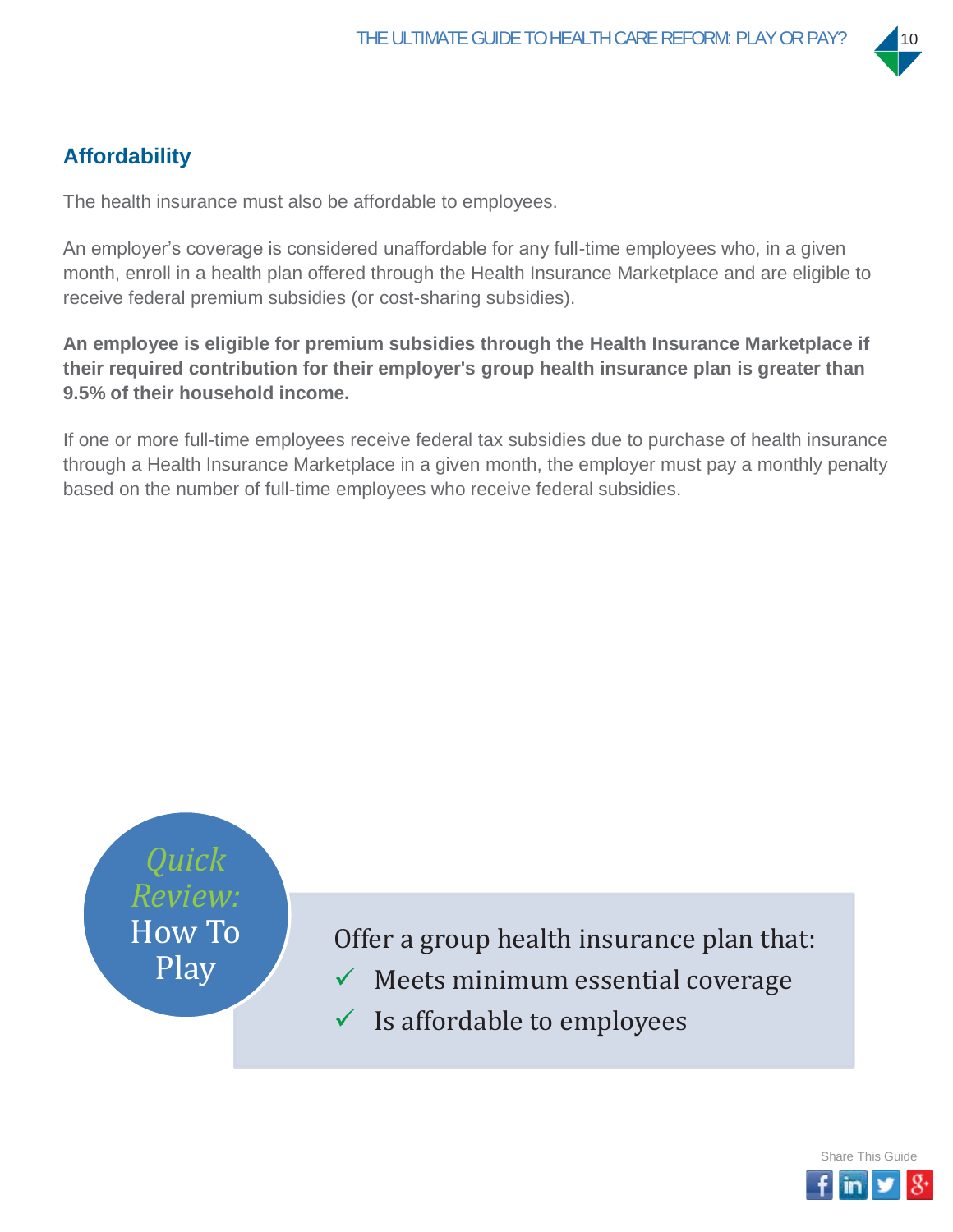

# **How to "Pay": Employer Tax Penalties**

This section reviews the tax penalties Applicable Large Employers pay if they do not offer minimum essential coverage that is affordable, starting in 2015.

#### **REMINDER: If you have less than 50 FTEs, you are not subject to the Employer Tax Penalties.**

## **Penalty for Not Offering "Minimum Essential Coverage"**

An Applicable Large Employer who does not offer minimum essential coverage *may* not have to pay a penalty starting in 2015. The employer only pays a penalty if at least one employee enrolls in a plan through a Health Insurance Marketplace *and* also qualifies for premium subsidies and/or other tax credits from the federal government.

If at least one employee receives federal subsidies due to purchase of health insurance through a Health Insurance Marketplace in a given month, the employer must pay a monthly penalty based on the number of full-time employees employed during that month.

**IMPORTANT: When calculating the amount of the penalty, the employer receives a credit of 30 full-time employees. (For example, a company with 50 full-time employees only has to consider 20 employees for purposes of the penalty).** 

 $\checkmark$  The *annual per employee penalty* is \$2,000.

TIP

- $\checkmark$  To get the *monthly per employee penalty*, you simply divide the annual penalty by 12.
- $\checkmark$  To calculate the total *monthly penalty*, you multiply the # of full-time employees employed during the month minus 30 by the monthly per employee penalty. *Note: Part-time employees are not factored into the penalty calculation.*

**The Employer Tax Penalty is just that… a fee.** 

**If you choose to accept the penalties and offer an alternative health benefit solution, the fees are simply part of your overall health benefits expense.** 

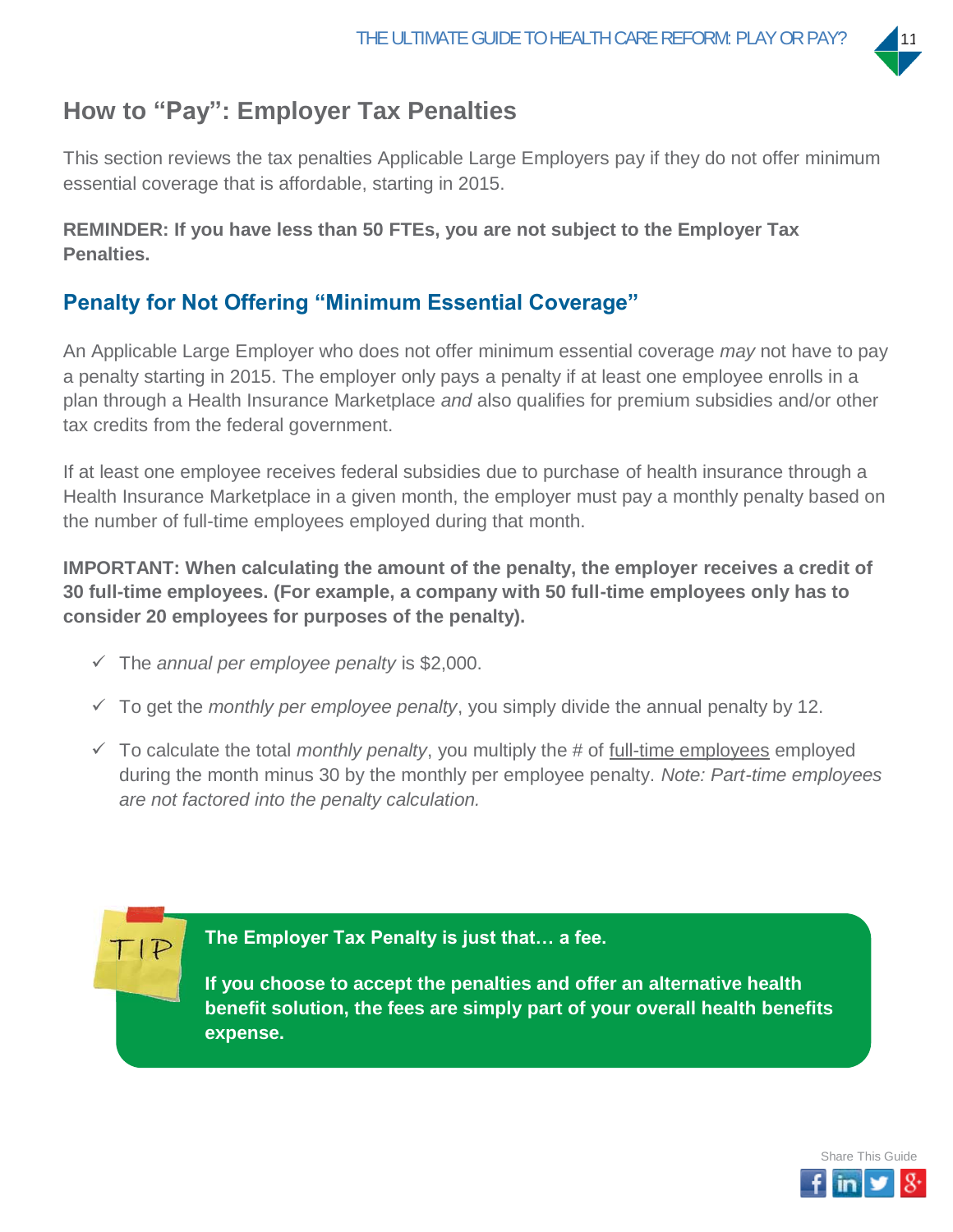

**Penalty for Not Offering "Minimum Essential Coverage" - Example** 

| Example.                             |                                                                                                                                                                                                                                                          |
|--------------------------------------|----------------------------------------------------------------------------------------------------------------------------------------------------------------------------------------------------------------------------------------------------------|
| government.                          | In February, ABC Manufacturing employs 60 full-time employees and does not offer<br>minimum essential coverage. In February, at least one employee purchases health<br>insurance through the Marketplace and receives premium subsidies from the federal |
| The annual per employee tax penalty  | \$2,000                                                                                                                                                                                                                                                  |
| The monthly per employee tax penalty | $$2,000 \div 12 = $167$                                                                                                                                                                                                                                  |
| the 30-employee credit.              | For purposes of this calculation, we only need to consider 30 full-time employees due to                                                                                                                                                                 |
| So, total monthly tax penalty:       | $30 \text{ EE} \times $167 = $5,010$                                                                                                                                                                                                                     |

**Penalty for Not Offering "Minimum Essential Coverage" – Worksheet** 

| A. Number of full-time employees<br>(EEs) minus 30 for month  | FT EE's - 30 = ___ EEs (A) |
|---------------------------------------------------------------|----------------------------|
| B. Annual per full time employee tax<br>penalty               | \$2,000                    |
| C. Monthly per full time employee tax<br>penalty              | $$2,000 \div 12 = $167$    |
| D. Total Monthly Penalty<br>Use EEs from $(A)$ above $x $167$ | $(A)$ x \$167 =            |

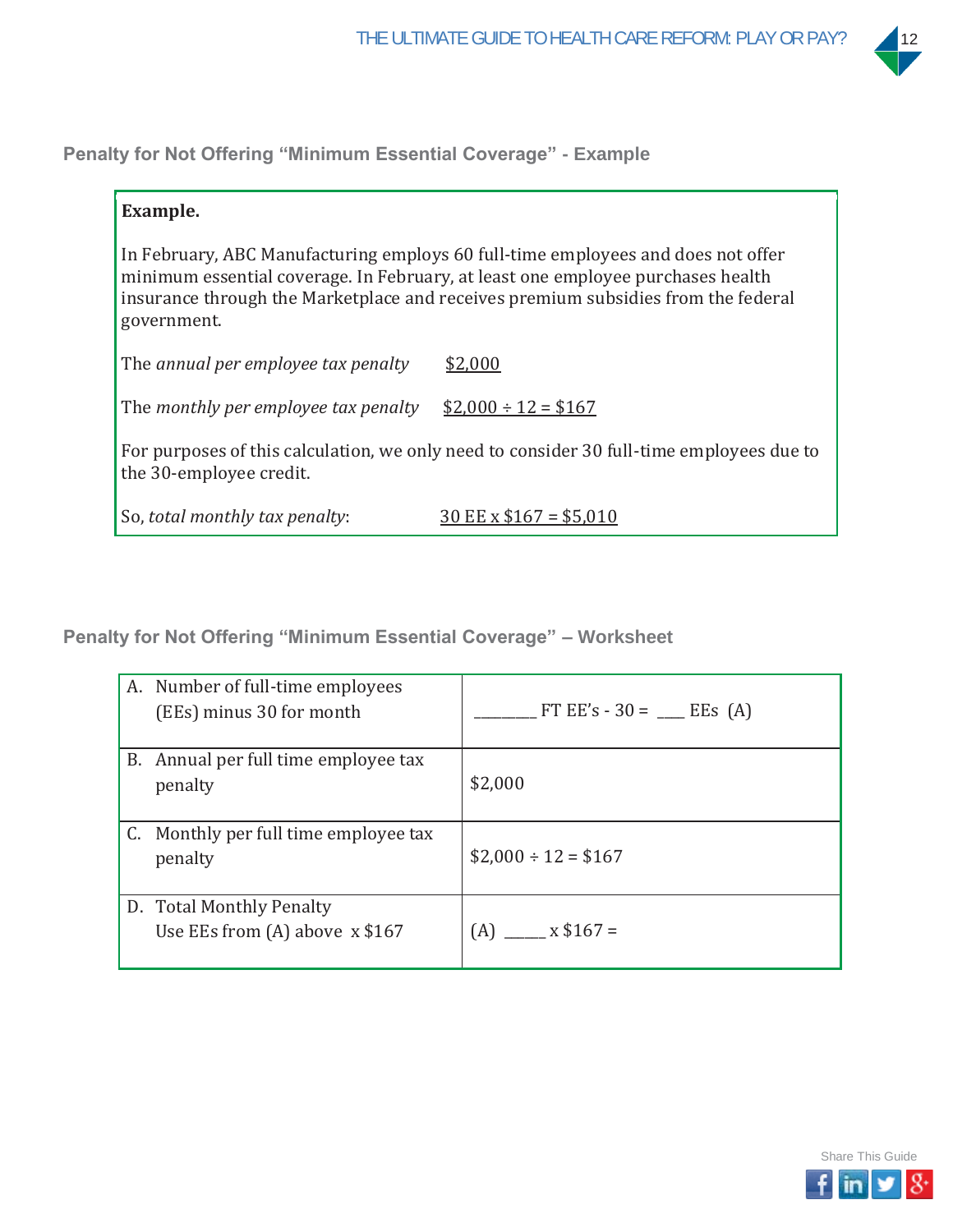

## **Penalty if Minimum Essential Coverage Offered, But Not Affordable**

An Applicable Large Employer that offers minimum essential coverage to its full-time employees may still be required to pay a penalty if the coverage is not affordable for one or more employees.

An employer's coverage is considered unaffordable for any full-time employees who, in a given month, enroll in a health plan offered through a Health Insurance Marketplace and are eligible to receive federal premium subsidies (or cost-sharing subsidies). An employee is only eligible for premium if their required contribution for their employer's plan is greater than 9.5%*. (Note: the 9.5% is based only on the employee's portion of single-coverage.)*

If one or more full-time employees receive federal subsidies in a given month, the employer must pay a monthly penalty based on the number of full-time employees who receive federal subsidies.

- $\checkmark$  The *annual per employee penalty* for not offering affordable coverage is \$3,000.
- $\checkmark$  To get the *monthly per employee penalty*, you simply divide the annual penalty by 12.
- $\checkmark$  To calculate the *total monthly penalty*, you multiply the number of full-time employees who receive premium tax subsidies (or cost-sharing tax subsidies) by the monthly per employee penalty.
- $\checkmark$  The penalty is capped at a maximum of \$2,000 per full-time employee per year (minus the 30 employee credit).

#### **Penalty for Not Offering Affordable Coverage - Example**

#### **Example.**

In February, ABC Manufacturing employs 60 full-time employees and does offer minimum essential coverage. In February, three (3) employees purchase health insurance through the Marketplace and receive premium tax subsidies from the federal government. Thus, the coverage is unaffordable for three (3) employees for the month of February.

*annual per employee tax penalty* \$3,000

*The monthly per employee tax penalty*  $$3,000 \div 12 = $250$ 

For purposes of this calculation, we only need to consider the 3 full-time employees who are receiving federal subsidies.

*total monthly tax penalty*͵̈́ʹͷͲα̈́ͷͲ

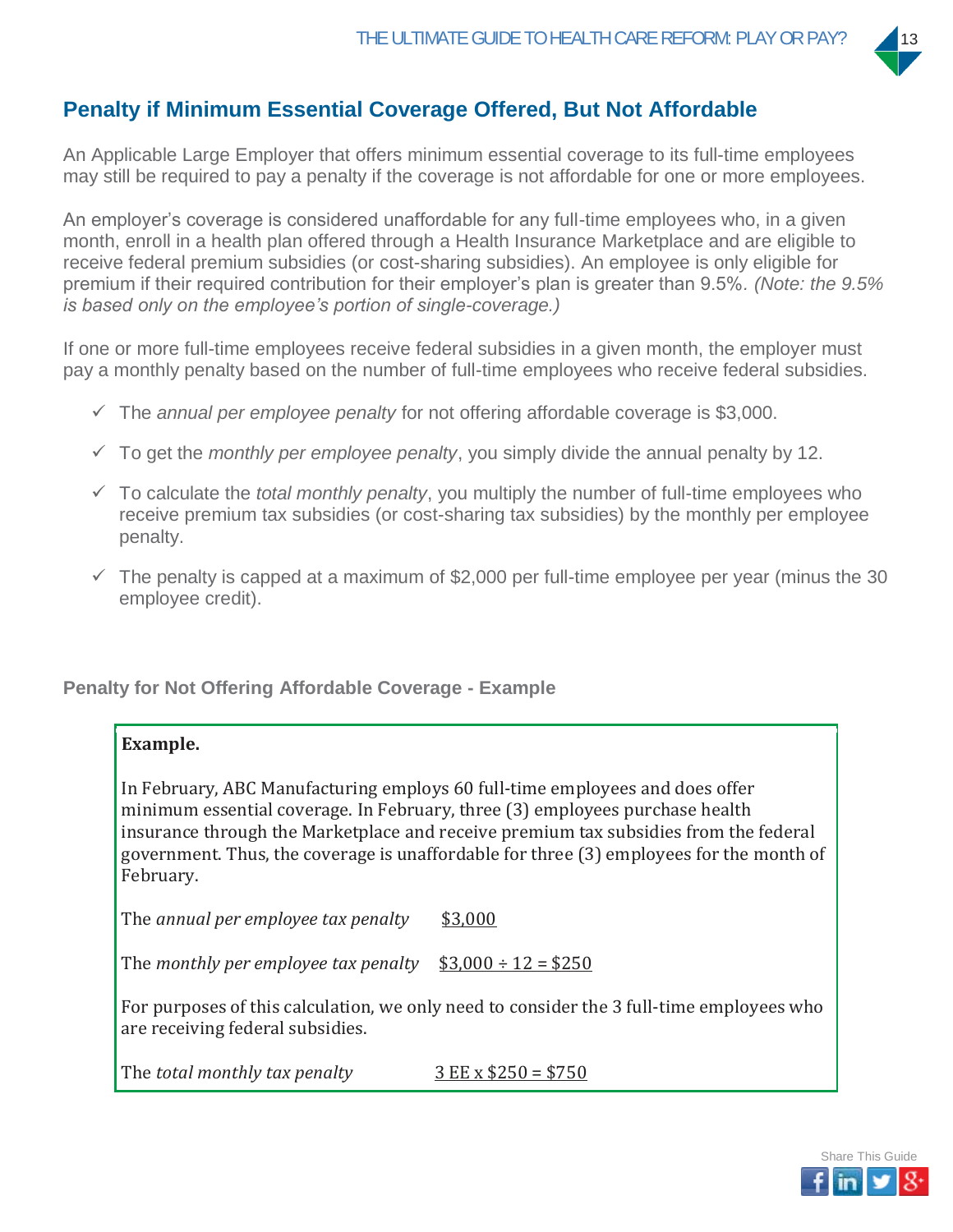

**Penalty for Not Offering Affordable Coverage – Worksheet** 

| A. Number of full-time employees<br>who purchase health insurance<br>through the Marketplace, and receive<br>premium tax subsidy in month | EEs(A)                  |
|-------------------------------------------------------------------------------------------------------------------------------------------|-------------------------|
| B. Annual per full time employee tax<br>penalty                                                                                           | \$3,000                 |
| C. Monthly per full time employee tax<br>penalty                                                                                          | $$3,000 \div 12 = $250$ |
| D. Total Monthly Tax Penalty<br>Use EEs from $(A)$ above, x \$250                                                                         | $(A)$ x \$250 =         |



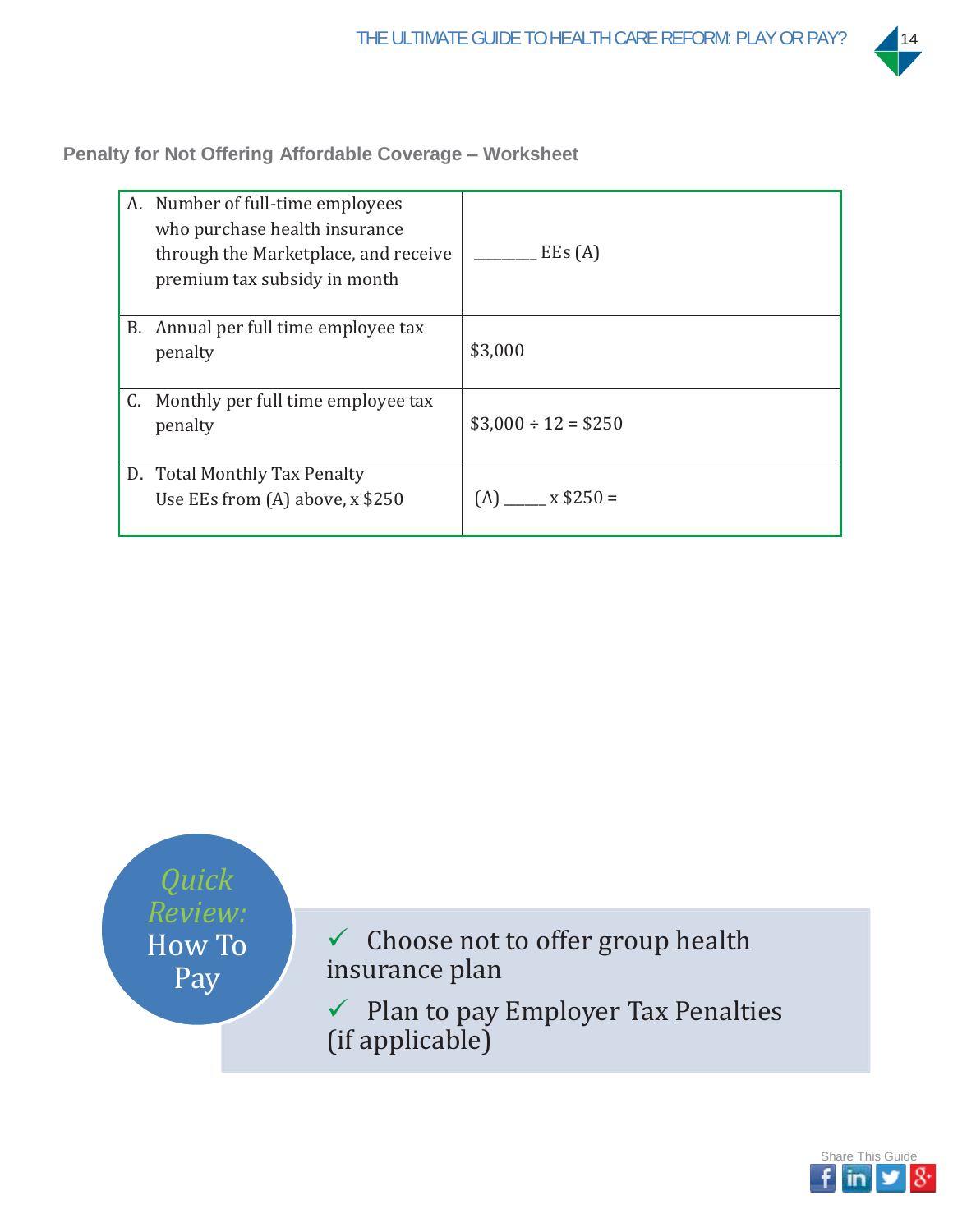

### **Employer Tax Penalties Flow Chart**



*Reminder:* The employer penalties have been delayed until 2015.

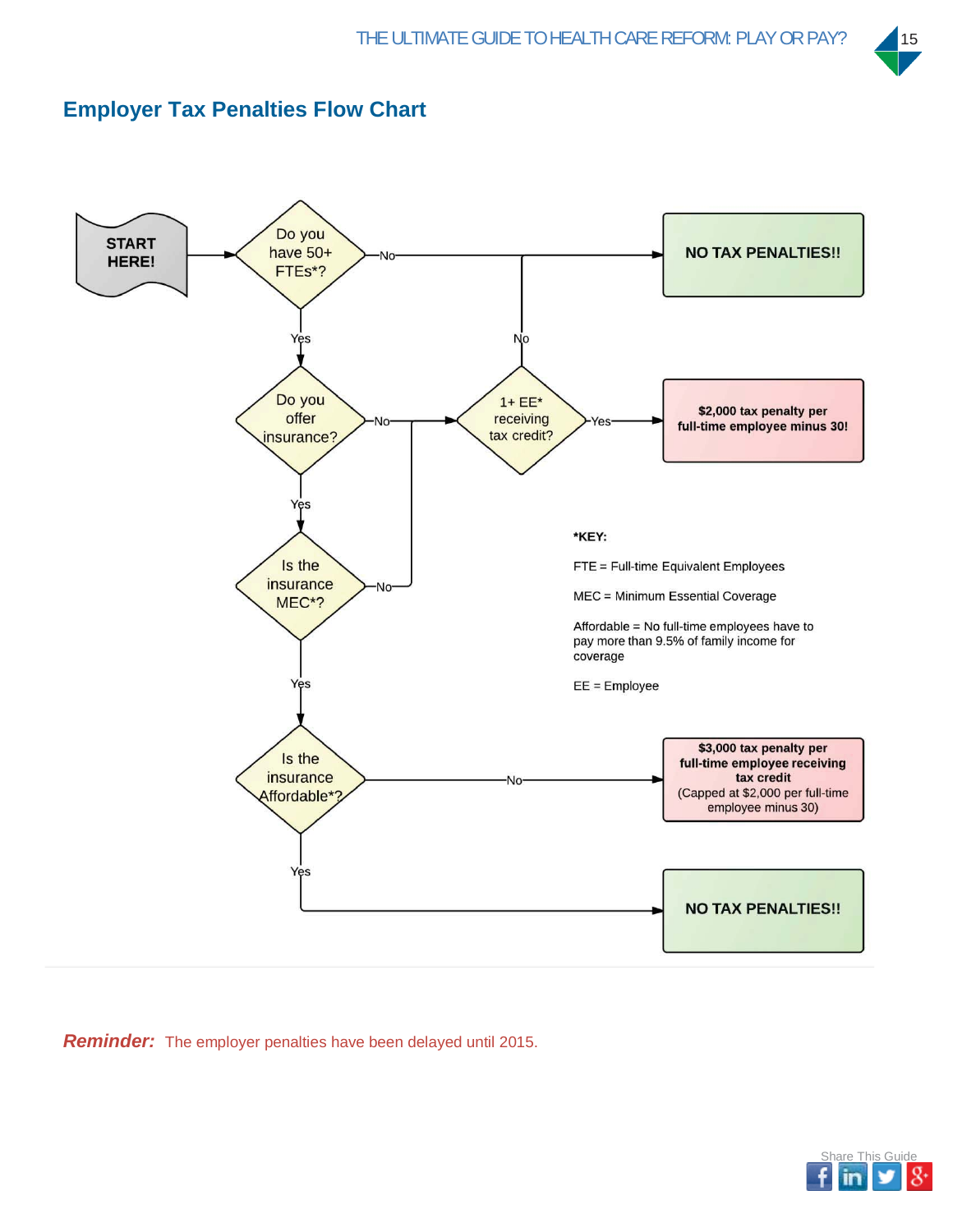

# **How to "Play Differently" with a Defined Contribution Health Plan**

Now, we will review the third strategy -- "play differently" with a Defined Contribution Health Plan.

## **Defined Contribution Strategy**

With a "Pure" Defined Contribution strategy, your company would intentionally:

- 1. Choose not to offer a group health insurance plan,
- 2. Plan to pay tax penalties (if applicable),
- 3. Provide employees a tax-free monthly healthcare allowance,
- 4. Encourage each employee to purchase coverage through the new Individual Health Insurance Marketplace and take full advantage of the new tax subsidies.

## **Why Would Your Company Do This?**

Your company would consider this strategy because it will likely:

- Save employees and employers a combined 50% on health insurance costs.
- Allow employees a full choice of health insurance plans.
- Provide employees with a better, more flexible health insurance options.



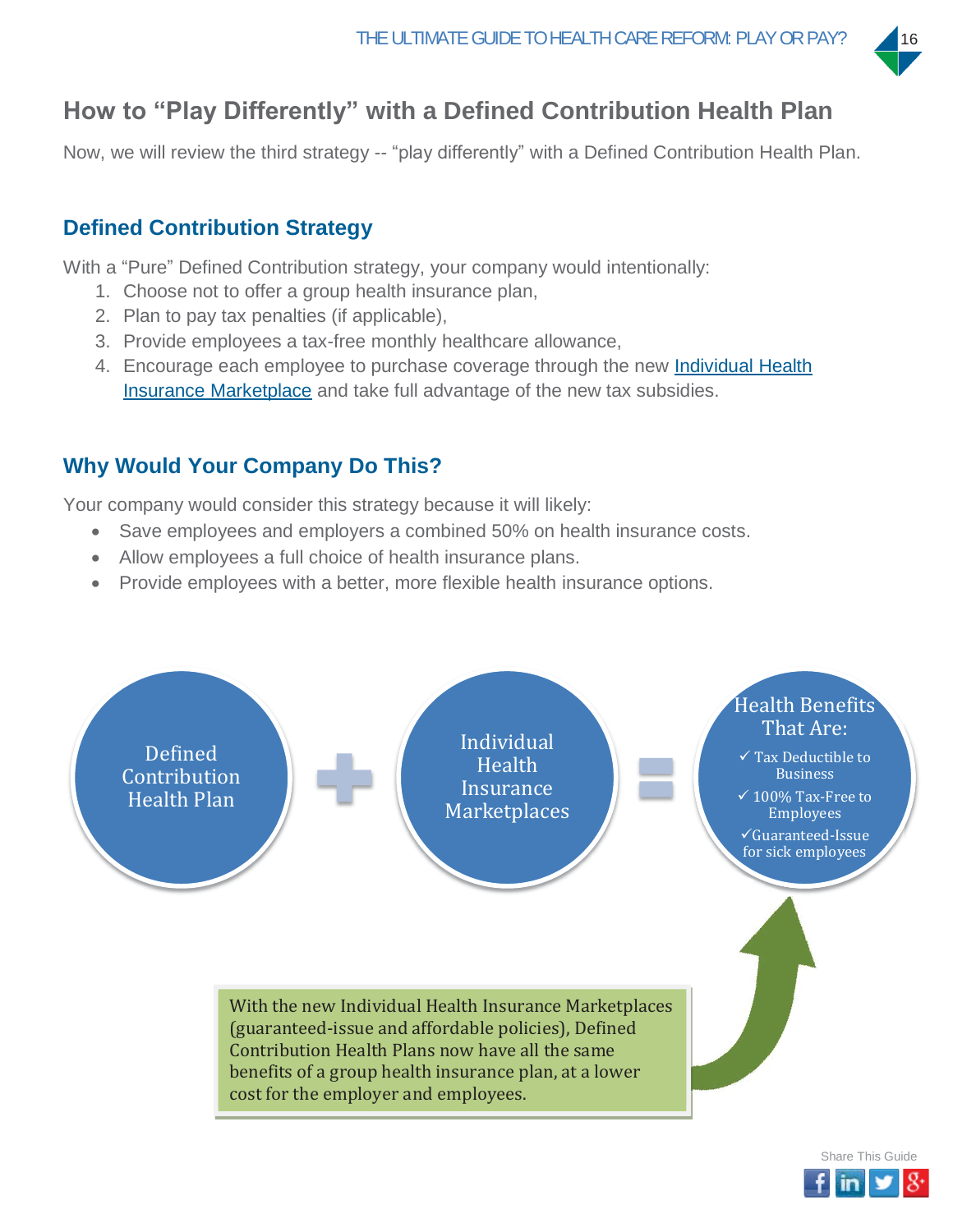

## **How Pure Defined Contribution Works**

Rather than paying the costs to provide a specific group health plan benefit (a "defined benefit"), employers fix their costs on a monthly basis by establishing a Defined Contribution Health Plan. Defined Contribution Health Plans are a new alternative to employer-sponsored group health insurance plans. **Defined Contribution Health Plans by themselves are not health insurance plans and therefore do not satisfy the employer mandate of minimum essential coverage.**  With a Defined Contribution Health Plan:

- $\checkmark$  Your company gives each employee a fixed dollar allowance (a "defined contribution") that the employees use on any qualified individual health insurance policy.
- $\checkmark$  Employees purchase their own individual policy directly from a health insurance company of their choice, or through the new Health Insurance Marketplace (typically, this saves the employee 20-30%).

Employees use their defined contribution to reimburse themselves for their individual health insurance costs .

Defined Contribution Health Plans are programs that allow employees to be more involved in their health care choices, and allow your business and employees to take advantage of health care reform and actually save money on health benefits.

#### **Individual Health Insurance Marketplaces & Tax Subsidies**

To fully understand how a Defined Contribution Health Plan can save money for you and your employees, you need to understand how the new Individual Health Insurance Marketplaces and employee tax subsidies fit into the strategy.

#### **Individual Health Insurance Marketplaces**

The Individual Health Insurance Marketplace will be a new way your employees can shop for individual health insurance premiums. The Individual Health Insurance Marketplace will open in October 2013, for coverage starting January 1, 2014. The Individual Health Insurance Marketplace will provide:

- **Individual Plan Standardization**: Standardizes individual health insurance products within specific metal tiers so individuals can compare "apples to apples."
- **"Unbiased" Individual Plan Comparison**: Allows individuals to compare all plans in one "unbiased" place.
- **Tax Credit Administration**: Determines tax credit eligibility/amount and facilitates advanced payment.

Share This Guide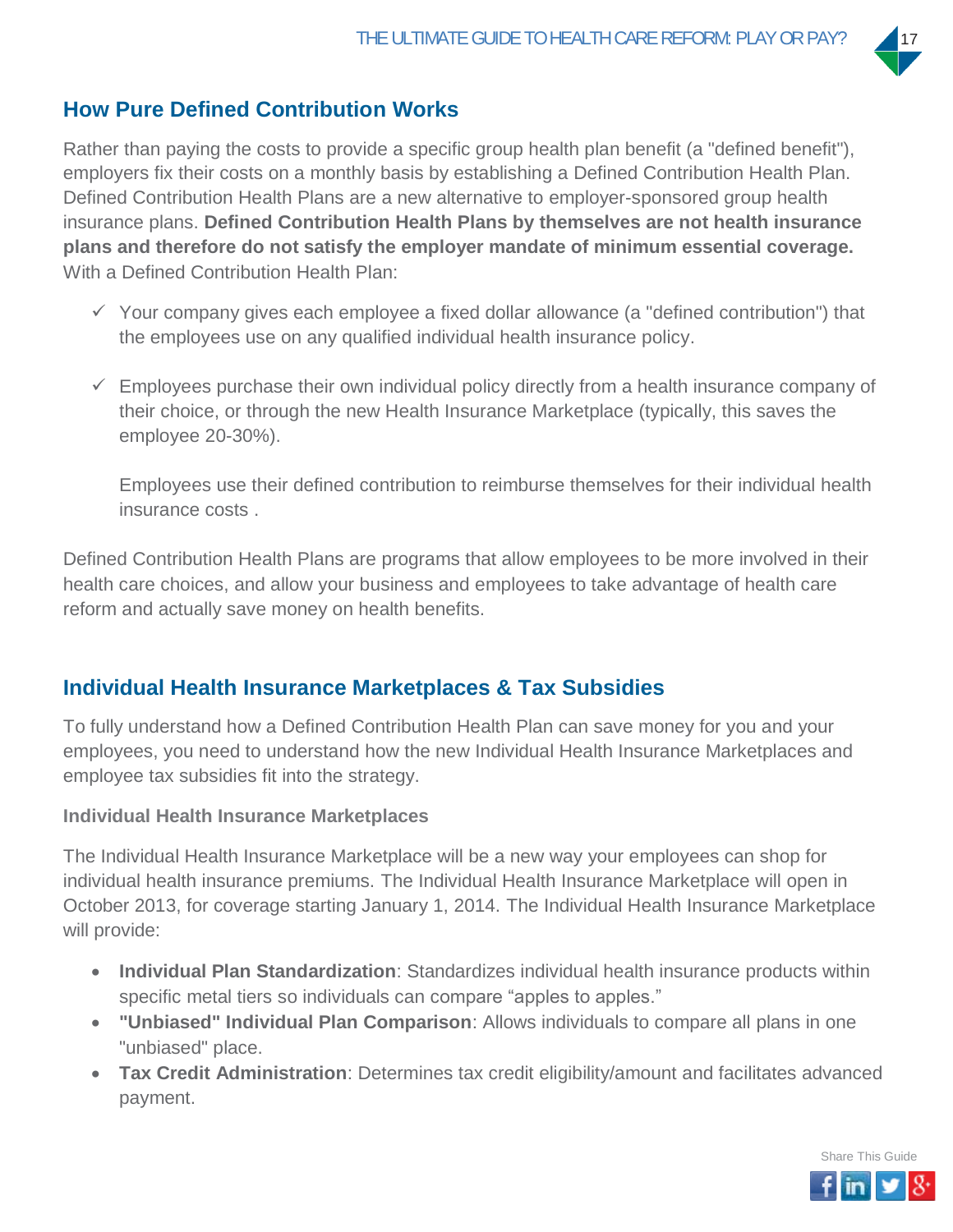

#### **Employee Tax Subsidies**

Beginning in 2014, massive tax credits will become available to help individuals buy health insurance coverage through the new state Health Insurance Marketplaces. If an employee is eligible, these tax credits will cap the cost of his or her family's health insurance at 2 - 9.5% of income.

**What's the catch?** The catch is that these tax credits are only available via a state Individual Health Insurance Marketplace. As a result, starting in 2014, many employees will be able to secure less expensive health insurance coverage on the individual market. These policies will also be guaranteed-issue. However, for individuals to be eligible for a premium tax credit, it requires the business to not offer health insurance coverage.

How much will individual policies cost employees through the Health Insurance Marketplace? It depends on household income and size:

## Household Income & Size are Key Variables for Individuals

|                                                                | <b>Premium Cap Range</b> | 400% of FPL | 100% of FPL | <b>Household Size</b> |
|----------------------------------------------------------------|--------------------------|-------------|-------------|-----------------------|
| <b>Average Group Single</b><br>Premium in 2012 was:            | $$0 - $363.85/m0$        | \$45,960    | \$11,490    | 1                     |
| \$468                                                          | $$0 - $491.15/m0$        | \$62,040    | \$15,510    | $\overline{2}$        |
|                                                                | $$0 - $618.45/mo$        | \$78,120    | \$19,530    | 3                     |
| <b>Average Group Family</b><br>4 Premium in 2012 was           | $$0 - $745.75/m0$        | \$94,200    | \$23,550    | 4                     |
| \$1.312                                                        | $$0 - $873.05/m$ o       | \$110,280   | \$27,570    | 5                     |
|                                                                | $$0 - $1,000.35$ / mo    | \$126,360   | \$31,590    | 6                     |
| Source: Kaiser/HRET Survey<br><b>Employer-Sponsored Health</b> | $$0 - $1,127.65/m0$      | \$142,440   | \$35,610    | 7                     |
| Benefits, 2012.                                                | $$0 - $1,254.95$ / mo    | \$158,520   | \$39,630    | 8                     |
|                                                                |                          |             |             |                       |

#### 2013 FPL Guidelines

**Average Group Family of 4 Premium in 2012 was:**

*Source: Kaiser/HRET Survey of Employer-Sponsored Health Benefits, 2012.*



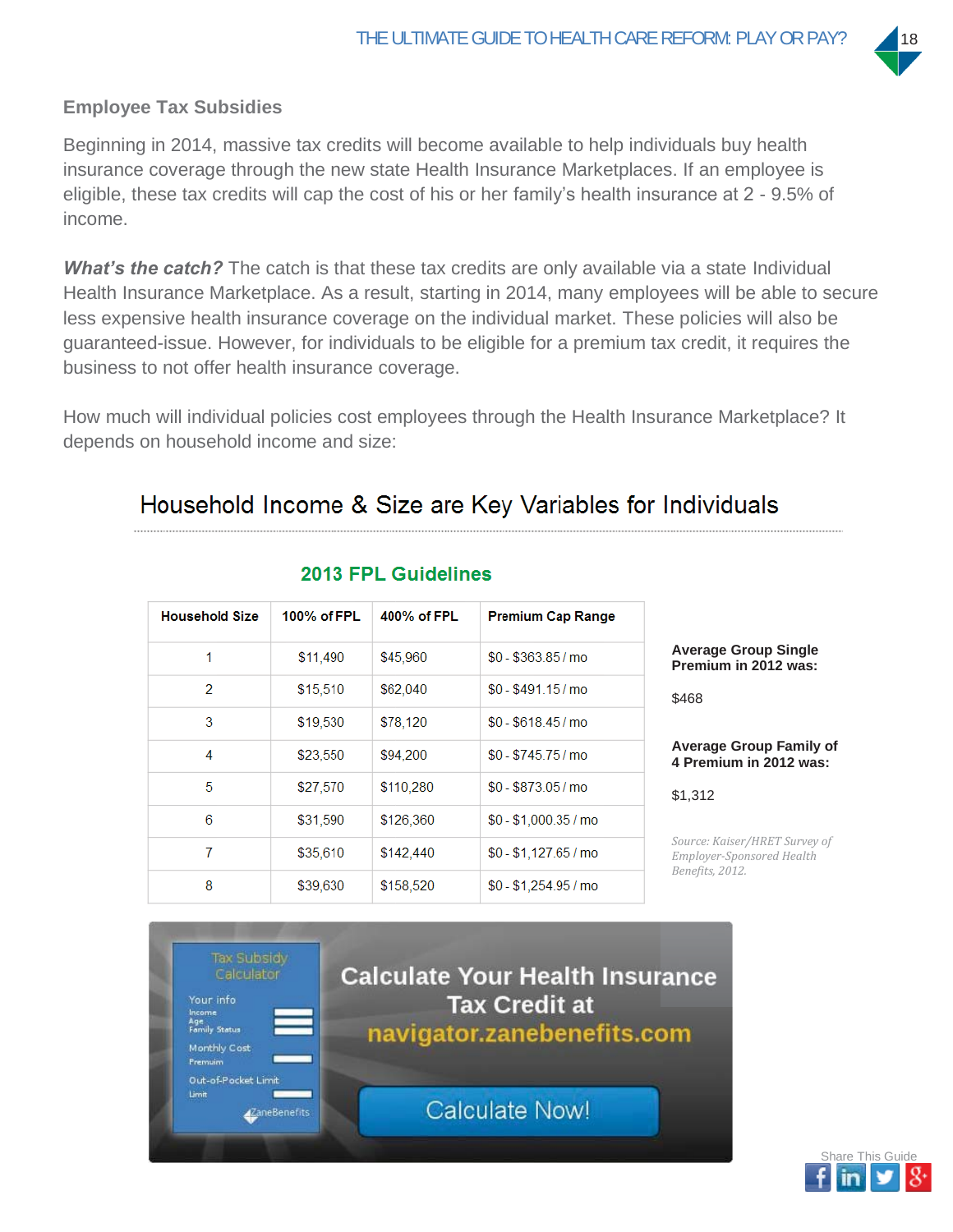

## **How Much Does Pure Defined Contribution Cost?**

The cost of a Defined Contribution Health Plan is entirely in your company's control, and depends on 2 key factors:

- 1. The total amount of allowances you are giving employees on a monthly (or annual basis).
- 2. The total amount of tax penalties you are required to pay on a monthly (or annual basis), starting in 2015.\*

*\*If you have less than 50 FTEs, #2 does not apply.* 

If your business has less than 50 FTEs, a Defined Contribution Health Plan may be a "no-brainer" for you and your employees.

However, if your business has more than 50 FTEs, you may need to conduct a Defined Contribution cost analysis to determine if a Defined Contribution Health Plan (along with the tax penalties) is more cost effective in 2015 than a traditional group health insurance plan.



 $\checkmark$  Choose not offer a group health insurance plan

 $\checkmark$  Plan to pay tax penalties starting in 2015 (if applicable)

 $\checkmark$  Provide employees a monthly healthcare allowance for insurance (a Defined Contribution Health Plan)

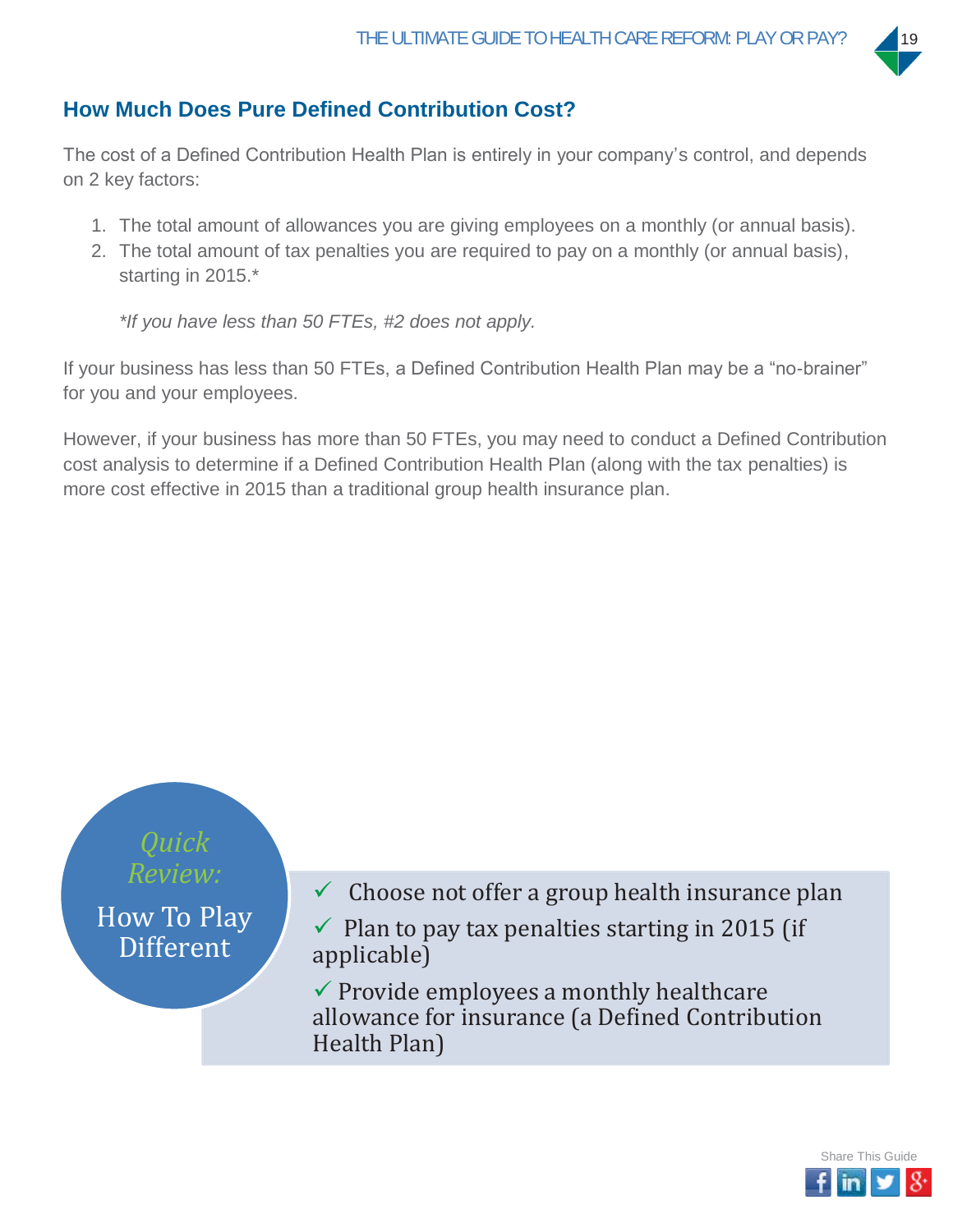

# **3. Defined Contribution & Employee Health Insurance Cost Analysis**

Now that you understand the three options, how will you decide your strategy? It's simple: complete an employee health insurance cost analysis.



#### **Cost Analysis Worksheet**

Compare the cost of a qualified, affordable group health insurance plan ("Play") vs. penalties ("Pay") vs. a Defined Contribution strategy ("Play Different").

|                                             | "Play"<br><b>Qualified Minimum</b><br><b>Essential Coverage</b>                                                               | "Pay"<br><b>Penalties</b><br><b>(Starting 2015)</b>                    | "Play Different"<br><b>Defined Contribution</b>                                                                                                                                |
|---------------------------------------------|-------------------------------------------------------------------------------------------------------------------------------|------------------------------------------------------------------------|--------------------------------------------------------------------------------------------------------------------------------------------------------------------------------|
| <b>How to Calculate</b><br><b>Your Cost</b> | Obtain group health quotes<br>from your insurance agent,<br>online or through the new<br>"SHOP" Marketplace (if<br>eligible). | See worksheet on page 12 to<br>calculate your applicable<br>penalties. | See page 19. In summary:<br>Define any amount to<br>$\bullet$<br>contribute to Defined<br>Contribution Health Plan.<br>Add applicable penalties<br>$\bullet$<br>(see page 12). |
| <b>Your Calculations /</b><br><b>Notes</b>  |                                                                                                                               |                                                                        |                                                                                                                                                                                |
| <b>Your Annual Cost</b>                     | \$                                                                                                                            | \$                                                                     | \$                                                                                                                                                                             |